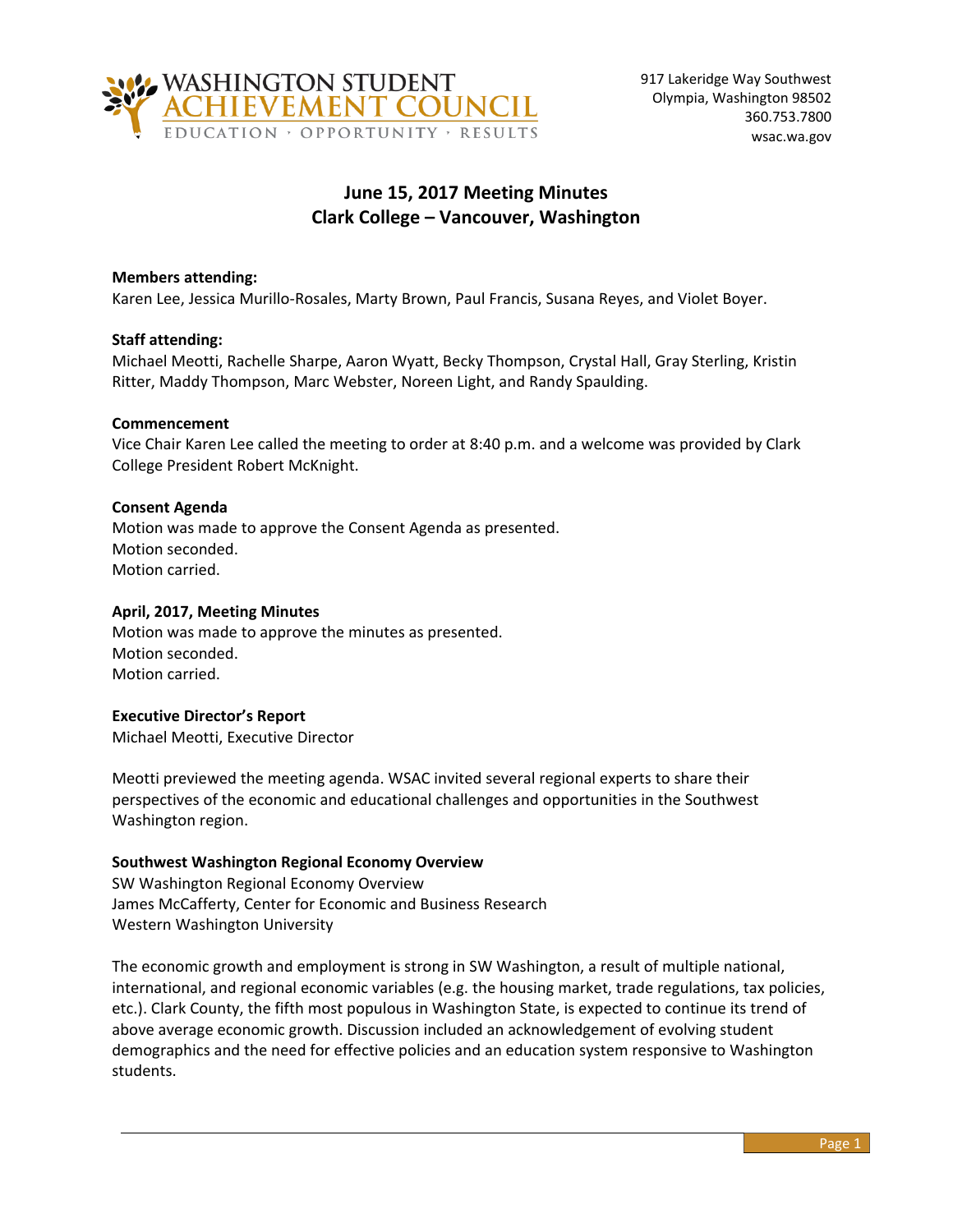## **Employer Needs for a Skilled Workforce in Southwest Washington**

Jeanne Bennett, Executive Director, Workforce Southwest Washington John McDonagh, CEO Greater Vancouver Chamber of Commerce Kimberly Pincheira, Director of Communications and Strategic Partnerships, Columbia River Economic Development Council Natalie Pacholl, Training Specialist, SEH America

Panelists gave an overview of their work, acknowledged workforce needs, and discussed partnership and engagement opportunities that could benefit the employee and employer alike. Though it is perfectly appropriate for many young people that come through our schools to go directly to college, alternative pathways are critical. As seventy percent of jobs in the Southwest Washington region market do not require a bachelor's degree, these alternative programs (e.g. training, apprenticeships, certificates, etc.) will ready SW Washington students for SW Washington jobs.

#### Discussion*:*

When asked about needed policy supports, the panelists recommended the following:

- Educators should start talking to students early and often about their educational and career aspirations.
- Educational institutions should continue to offer classroom and credit opportunities that account for the needs of working adults.

Meotti reminded folks that engaging the returning student is the topic of the meeting following this meeting and all are welcome to join the discussion.

Representative Vicki Kraft and Senator Lynda Wilson discussed issues from their points of view as business owners in Southwest Washington.

#### **Educational Pathways to Support Student's Career Success**

Mel Netzhammer, Chancellor, WSU-Vancouver Ted Feller, Executive Director, SW Washington STEM Learning Network Chris Bailey, President, Lower Columbia College Bill Beldon, Vice President of Student Affairs, Clark College

Panelists provided an overview of their work in student success and the promising opportunities in the region. The workforce community and the higher education community have a good working relationship and have together developed curricula that is responsive to local business and industry, institutions in the region have developed highly successful programs to serve their students, and SW Washington residents continue to show strong support for the value of STEM education.

#### Discussion:

There was much discussion around what areas of focus would make the biggest impact on returning adults to get them through to completion. Possible areas of impact include robust student services (including transportation and counseling), enhanced funding, and more. There was also discussion around stackable certificate programs.